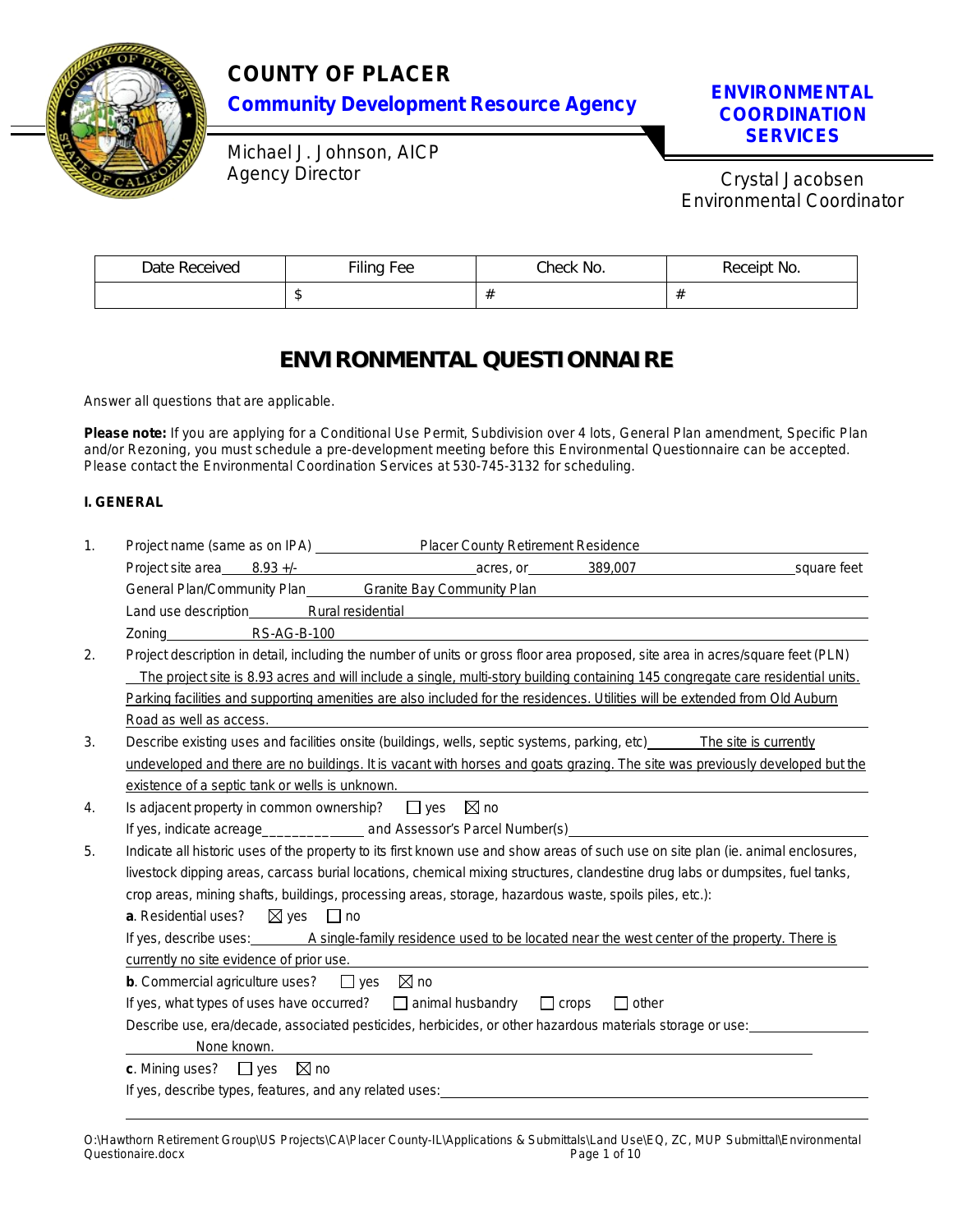| e. Commercial uses?<br>$\Box$ yes<br>$\boxtimes$ no<br>If yes, describe types and any related uses: entity and all the set of the set of the set of the set of the set of the set of the set of the set of the set of the set of the set of the set of the set of the set of the set                                                                                                               |
|----------------------------------------------------------------------------------------------------------------------------------------------------------------------------------------------------------------------------------------------------------------------------------------------------------------------------------------------------------------------------------------------------|
| Is any portion of the site under a Williamson Act contract? $\Box$ yes $\boxtimes$ no<br>If yes, indicate contract name and number: example of the state of the state of the state of the state of the state of the state of the state of the state of the state of the state of the state of the state of the state of                                                                            |
| <b>II. GEOLOGY &amp; SOILS</b>                                                                                                                                                                                                                                                                                                                                                                     |
| Have you observed any building or soil settlement, landslides, slumps, faults, steep areas, rock falls, mud flows,<br>avalanches or other natural hazards on this property or in the nearby surrounding area? $\square$ yes $\square$ no<br>If yes, describe <u>the contract of the contract of the contract of the contract of the contract of the contract of</u>                                |
| How many cubic yards of material will be moved onsite? 66,100 CU<br>$\overline{0}$<br>How many cubic yards of material will be imported?<br>How many cubic yards of material will be exported? 38,400 CU<br>Describe material sources or disposal sites, transport methods and haul routes: Local construction sites will be                                                                       |
| determined prior to construction. These locations and haul routes are unknown at this time.<br>What is the maximum proposed height and slope of any excavation/cut? $17 \text{ ft} \pm \text{will}$ be fully landscaped                                                                                                                                                                            |
| Are retaining walls proposed? $\boxtimes$ yes $\Box$ no<br>If yes, identify location, type, height, etc_CMU retaining wall with stucco finish, max 4-5' tall to support transformer at south side<br>of drive aisle                                                                                                                                                                                |
| $\boxtimes$ no<br>Is there a potential for any blasting during construction? $\Box$ yes<br>If yes, explain example and the state of the state of the state of the state of the state of the state of the state of the state of the state of the state of the state of the state of the state of the state of the state of                                                                          |
| How much of the area is to be disturbed by grading activities? $\frac{305,700 \text{ SF} \pm \text{F}}{2000 \text{ AF} \pm \text{F}}$                                                                                                                                                                                                                                                              |
| Would the project result in the direct or indirect discharge of sediment into any lakes or streams?<br>$\boxtimes$ no<br>$\Box$ yes<br>If yes, explain                                                                                                                                                                                                                                             |
| Are there any known natural economic resources such as sand, gravel, building stone, road base rock, or mineral deposits<br>$\boxtimes$ no<br>on the property?<br>$\Box$ yes<br>If yes, describe                                                                                                                                                                                                   |
| Are any frontage or offsite road and/or drainage improvements proposed or required?<br>$\boxtimes$ yes<br>$\vert$   no<br>If yes, explain and show on site plan Old Auburn Road Frontage will be improved to meet County standards including curb<br>and gutter. A multi-use trail is proposed to be located onsite to accommodate pedestrian and bike users.                                      |
| What are the current California Department of Conservation Farmland categories for the property? (Access the CA Important<br>Farmland Finder application on the web at http://www.conservation.ca.gov/dlrp/fmmp/Pages/Index.aspx or call 916-324-0859<br>Property is not designated as any category of Farmland on Farmland Finder map.<br>for assistance)<br>How many acres of each category? N/A |

- 1. Is there a body of water (lake, pond, stream, canal, etc.) within or on the boundaries of the property?  $\boxtimes$  yes  $\Box$  no If yes, name the body of water here and show location on site plan: Linda Creek tributary runs along south boundary of site
- 2. If answer to the above is yes, would water be diverted from or into this water body?  $\square$  yes  $\boxtimes$  no If yes, does applicant have an appropriative or riparian water right?  $\square$  yes  $\boxtimes$  no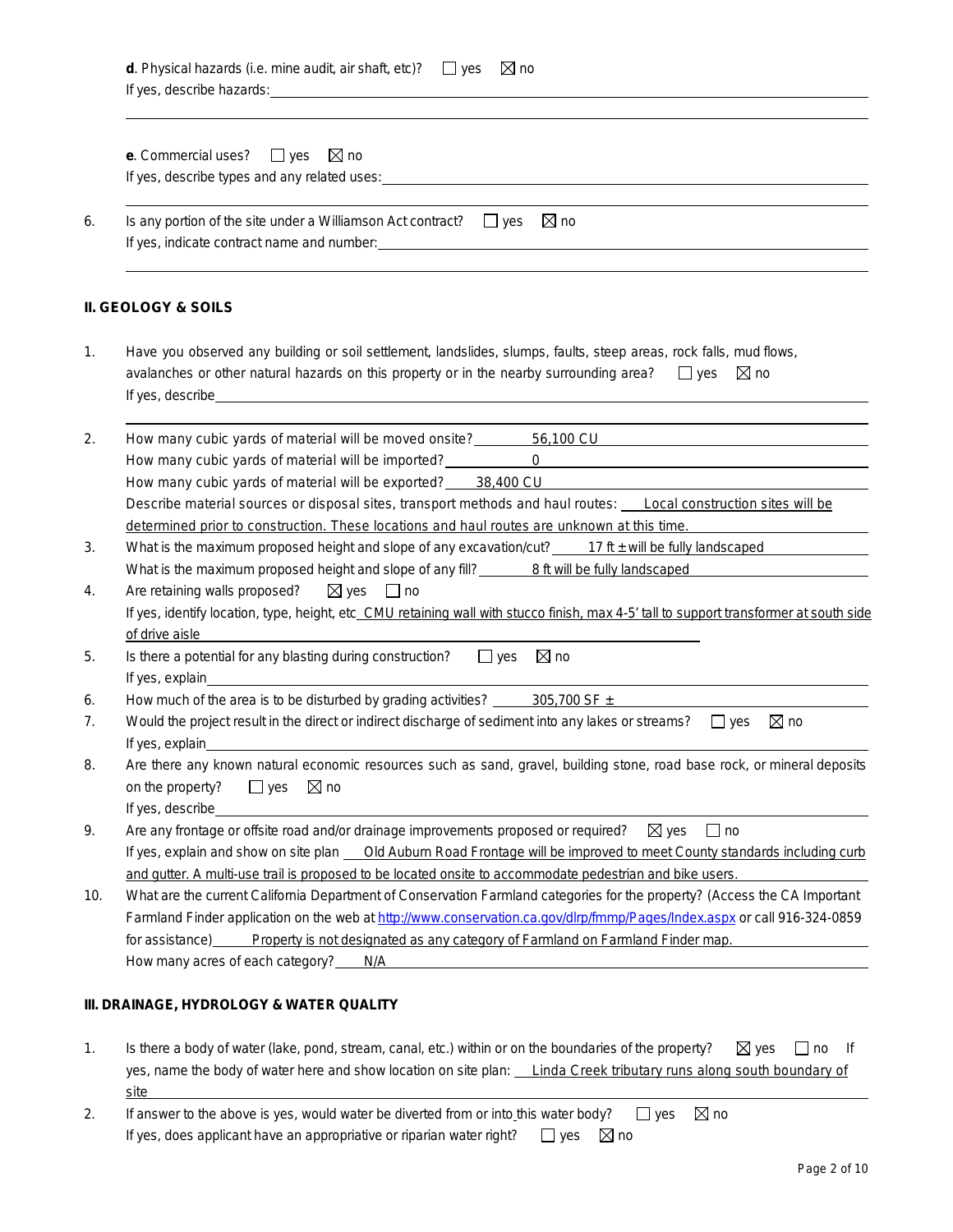| 3.  | Where is the nearest off-site body of water such as a waterway, river, stream, pond, lake, canal, irrigation ditch, or year-                                                                                                                                                                                                                                                                   |
|-----|------------------------------------------------------------------------------------------------------------------------------------------------------------------------------------------------------------------------------------------------------------------------------------------------------------------------------------------------------------------------------------------------|
| 4.  | What percentage of the project site is presently covered by impervious surfaces? ______ 0<br>What percentage of the project site will be covered by impervious surfaces after development? 43.99%                                                                                                                                                                                              |
| 5.  | Would any run-off of water from the project enter any offsite canal/stream or watershed drainage? $\boxtimes$ yes $\Box$ no                                                                                                                                                                                                                                                                    |
|     | Onsite stormwater runoff will be captured and treated onsite prior to discharging to Linda Creek as it has<br>If yes, describe<br>historically.                                                                                                                                                                                                                                                |
| 6.  | Is stormwater run-off currently being intercepted by an upstream and/or onsite canal? $\square$ yes<br>$\boxtimes$ no<br>If yes, describe                                                                                                                                                                                                                                                      |
| 7.  | Will there be discharge to surface water of wastewaters other than storm water run-off? $\square$ yes<br>$\boxtimes$ no<br>If yes, a) what materials will be present in the discharge?<br>b) what contaminants will be contained in storm water run-off?                                                                                                                                       |
| 8.  | Would the project result in the physical alteration of a body of water?<br>$\boxtimes$ no<br>$\Box$ yes<br>If yes, how? We have been directed by County staff to not provide onsite detention to reduce the affects of flooding<br>downstream of the project site, based on time of concentration of site to the over-all watershed.                                                           |
| 9.  | Will drainage from this project cause or exacerbate any downstream flooding condition?<br>$\boxtimes$ no<br>$\Box$ yes<br>If yes, explain: See #8 above.                                                                                                                                                                                                                                       |
| 10. | Are any improvements (streets, building sites, earthwork, etc) proposed within the limits of the 100-year floodplain?<br>$\Box$ yes<br>$\boxtimes$ no<br>If yes, accurately identify the location of the future, fully developed, unmitigated 100-year floodplain on the site plan.                                                                                                            |
| 11. | Are any areas of the property subject to flooding or inundation? $\square$ yes<br>$\boxtimes$ no<br>If yes, accurately identify the location on the site plan.                                                                                                                                                                                                                                 |
| 12. | Would the project alter any on or off site drainage channels or patterns?<br>$\boxtimes$ no<br>$\Box$ yes<br>If yes, explain<br>a. How will drainage be discharged to offsite project boundaries? Onsite grading will direct flows to Linda Creek.                                                                                                                                             |
|     | b. Are downstream improvements required to upgrade, replace, or mitigate existing facilities?<br>$\boxtimes$ no<br>$\Box$ yes                                                                                                                                                                                                                                                                  |
|     | c. Will grading be required for drainage conveyance, either in right of way or on private property?<br>$\boxtimes$ yes<br>$  \cdot  $ no<br>If yes, describe<br>Onsite grading will convey storm flows to the southeast corner of the site where those flows will<br>discharge to Linda Creek. Stormwater quality swales/basins will be incorporated into the buffers adjacent to Linda Creek. |
| 13  | What specific temporary and permanent Rest Management Practice (RMP) measures will be provided? Tree Planting &                                                                                                                                                                                                                                                                                |

13. What specific temporary and permanent Best Management Practice (BMP) measures will be provided? Tree Planting & Preservation, site landscaping, Rooftop and Impervious Area disconnection, Vegetated Swales

#### **IV. VEGETATION AND WILDLIFE**

All projects disturbing wetlands, streams, vernal pools, or marshes are required to notify the U.S. Army Corps of Engineers and federal permits may be required prior to land disturbance activities. In addition, consultation with the California Department of Fish and Game, U.S. Fish and Wildlife Service, National Marine Fisheries Service, and/or the Central Valley Regional Water Quality Control Board may be required depending on the types of vegetation and wildlife resources affected by project-related activities. See attached state and federal natural resource permitting information guidance document for more information.

1. Identify the vegetation communities occurring on the project site

|    | % alpine                   | % orchard/vineyard |
|----|----------------------------|--------------------|
|    | % coniferous forest        | % perennial stream |
|    | % freshwater wetland/marsh | % pond-stock pond  |
| 90 | % grassland (dry pasture)  | % rice             |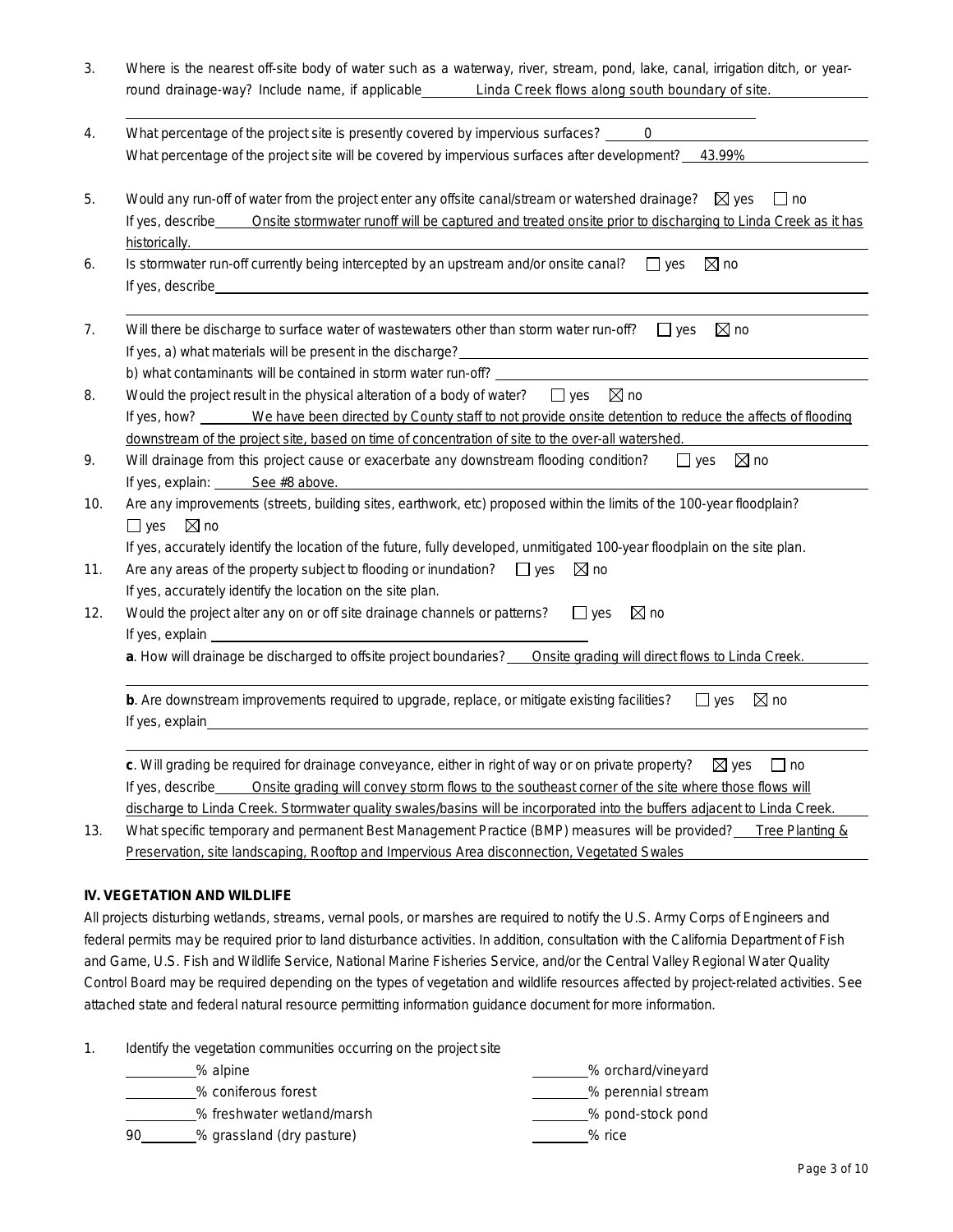|    | % hardwood woodland               | % row crop               |
|----|-----------------------------------|--------------------------|
|    | % intermittent stream             | % scrub/chaparral        |
| 10 | % riparian (stream zone) woodland | % vernal pool            |
|    | % irrigated pasture               | % meadow (above 3000 ft) |

Information specific to western county vegetation types is summarized in the *Placer County Natural Resources Report 2004,* available from the Placer County websit[e http://www.placer.ca.gov/~/media/cdr/Planning/PCCP/BackgroundData/NaturalResourcesReport/Table2.pdf,](http://www.placer.ca.gov/~/media/cdr/Planning/PCCP/BackgroundData/NaturalResourcesReport/Table2.pdf) or the Department of Fish and Wildlife website<br>http://www.dfg.ca.gov/biogeodsta/cwhr/pdfs/CrosswalkWHP\_CalVegClas [http://www.dfg.ca.gov/biogeodata/cwhr/pdfs/CrosswalkWHR\\_CalVegClassifications.pdf](http://www.dfg.ca.gov/biogeodata/cwhr/pdfs/CrosswalkWHR_CalVegClassifications.pdf)

|                      | Estimate how many individual trees of 6-inches diameter or larger would be removed by the ultimate development of this |
|----------------------|------------------------------------------------------------------------------------------------------------------------|
| project as proposed: |                                                                                                                        |

If oak trees (Quercus sp.) are present, estimate how many individual oak trees 5 inches diameter or larger would be removed by ultimate development of this project as proposed. 8

| Estimate the percentage of all existing trees that would be removed by the project as proposed | 15% |
|------------------------------------------------------------------------------------------------|-----|
|                                                                                                |     |

- 4. Have any biological surveys been conducted on the property?  $\boxtimes$  yes  $\Box$  no If yes, give date of the survey(s) and attach a copy of the survey(s)  $8/24/2016$  - attached
- 5. List any known endangered species of plants or animals (as defined in Section 15380 a-d of the California Environmental Quality Act Guidelines) found in the project area None.

6. What changes to the existing vegetative communities will the project cause as proposed? None.

#### **V. FIRE PROTECTION**

- 1. How distant are the nearest fire protection facilities? 1.5 miles South Placer Fire Station #15
- 2. What is the nearest emergency source of water for fire protection purposes? Describe the source and location: An onsite Fire line will provide fire protection onsite. Water is currently available in Old Auburn Road and Sierra College Blvd.
- 3. What additional fire hazard and fire protection service needs would the project create? New three-story facility will be added to the site.

What facilities are proposed with this project? Building, garages, drive aisle, onsite utilities.

4. For single access projects, what is the distance from the project to the nearest through road? N/A 2 points of EVA access provided.

|  | Does the fire district require an emergency vehicle access road? $\boxtimes$ yes $\Box$ no |  |
|--|--------------------------------------------------------------------------------------------|--|
|  |                                                                                            |  |

If yes, show on the project grading plans and site plan. EVA access from Sierra College Blvd. has been provided.

5. Are there offsite access limitations that might limit fire truck accessibility (ie. steep grades, poor road alignment or surfacing, substandard bridges, etc.)?  $\Box$  yes  $\boxtimes$  no If yes, describe:

#### **VI. NOISE**

Project sites near a major source of noise, and projects which will result in increased noise, may require a detailed noise study prior to environmental determination.

| п.     | Is the project near a major source of noise? $\Box$ yes<br>⊠ no                                                            |
|--------|----------------------------------------------------------------------------------------------------------------------------|
|        | If yes, name the source(s): Project is adjacent to Sierra College Blyd. Project noise study found no significant impact to |
|        | proposed project.                                                                                                          |
| $\sim$ |                                                                                                                            |

2. What noise would result from this project, both during and after construction? Typical construct activities, and service vehicles entering and leaving the site.

3. If noises attenuation measure (ie. berms, walls, special construction) are proposed, please attach noise study, describe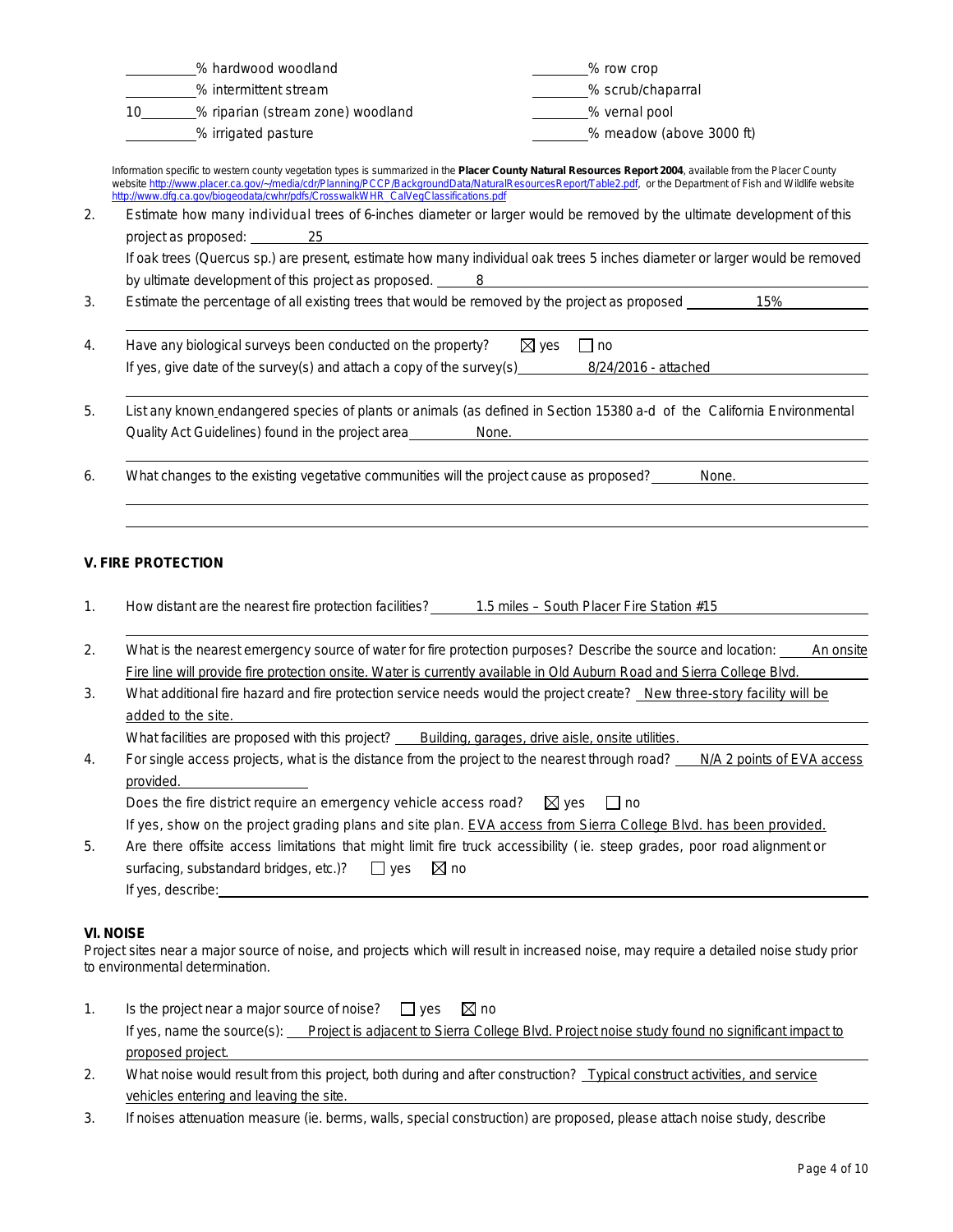#### **VII. AIR QUALITY**

Specific air quality studies may be required by the Placer County Air Pollution Control District (APCD). It is suggested that applicants with residential projects containing 20 or more units, industrial, or commercial projects contact the APCD before proceeding.

| 1. | Are there any sources of air pollution within the vicinity of the project? $\Box$ yes<br>$\boxtimes$ no                                                                                                                                                                                           |
|----|---------------------------------------------------------------------------------------------------------------------------------------------------------------------------------------------------------------------------------------------------------------------------------------------------|
| 2. | If yes, name the source(s): $\qquad \qquad$<br>At full buildout of the project, what are the quantities of air pollutants in terms of vehicle and stationary sources (ie.<br>woodstove emissions, etc.)? Include short-term (construction) impacts: See attached Air Quality Study.               |
| 3. | Are there any sensitive receptors of air pollution located within one quarter mile of the project (ie. schools, hospitals, etc.)?<br>$\Box$ yes<br>$\boxtimes$ no                                                                                                                                 |
|    | If yes, describe<br>Will the project generate any toxic/hazardous emissions?<br>$\Box$ yes<br>$\boxtimes$ no                                                                                                                                                                                      |
|    | If yes, describe                                                                                                                                                                                                                                                                                  |
| 4. | What specific mobile/stationary source mitigation measures, if any, are proposed to reduce the air quality impact(s) of the<br>project? Quantify any emission reductions and corresponding beneficial air quality impacts on a local/regional scale.<br>Standard construct dust control measures. |
| 5. | Will there be any land clearing of vegetation for this project? $\boxtimes$ yes<br>$\Box$ no<br>If yes, how will vegetation be disposed? _______Transported to appropriate disposal site.                                                                                                         |
|    | <b>VIII. WATER SUPPLY</b>                                                                                                                                                                                                                                                                         |
| 1. | Define purpose of water currently used on-site<br>N/A                                                                                                                                                                                                                                             |
| 2. | Define existing water source and its location on-site_________ 10" waterline in Old Auburn Rd. adjacent to project southern<br>boundary                                                                                                                                                           |
| 3. | List water sources (provider or system) proposed and their projected peak water usage in gallons per day:                                                                                                                                                                                         |
|    | Domestic                                                                                                                                                                                                                                                                                          |
|    | Irrigation San Juan Water District peak gallons/day 6000 gpd                                                                                                                                                                                                                                      |
|    | Fire Protection San Juan Water District peak gallons/day depends on severity of fire event                                                                                                                                                                                                        |
| 4. | Is the project site located within a public domestic water district? $\boxtimes$ yes<br>$\Box$ no                                                                                                                                                                                                 |
| 5. | Will there be public water supply for domestic use? $\boxtimes$ yes $\Box$ no                                                                                                                                                                                                                     |
|    | If yes, provide district name here <b>Example 2008</b> San Juan Water District <b>Example 2008</b> San Juan Water District                                                                                                                                                                        |
|    | If no, and the water main is in close proximity, please discuss why not example and the water main is in close proximity, please discuss why not                                                                                                                                                  |
|    | If no, give the distance to the closest public water main<br>feet                                                                                                                                                                                                                                 |
| 6. | $\boxtimes$ no<br>Will there be groundwater for domestic or other uses?<br>$\Box$ yes                                                                                                                                                                                                             |
|    | If yes, what is the projected daily peak groundwater usage?                                                                                                                                                                                                                                       |
| 7. | Are there any wells, drilled or hand-dug, on the site?<br>$\boxtimes$ no<br>$\perp$ yes                                                                                                                                                                                                           |
|    | If yes, describe approximate year well was constructed, depth, annular seal, yield, contaminants, etc_________                                                                                                                                                                                    |
|    | Show existing and proposed well sites and label type of well on the site plan.                                                                                                                                                                                                                    |
| 8. | Will the project potentially impact the surrounding area's use of agricultural water?<br>$\boxtimes$ no<br>$\Box$ yes                                                                                                                                                                             |
|    | If yes, describe_                                                                                                                                                                                                                                                                                 |

## **IX. AESTHETICS**

1. Describe adjacent land use and explain how the proposed project is consistent/compatible with these uses and densities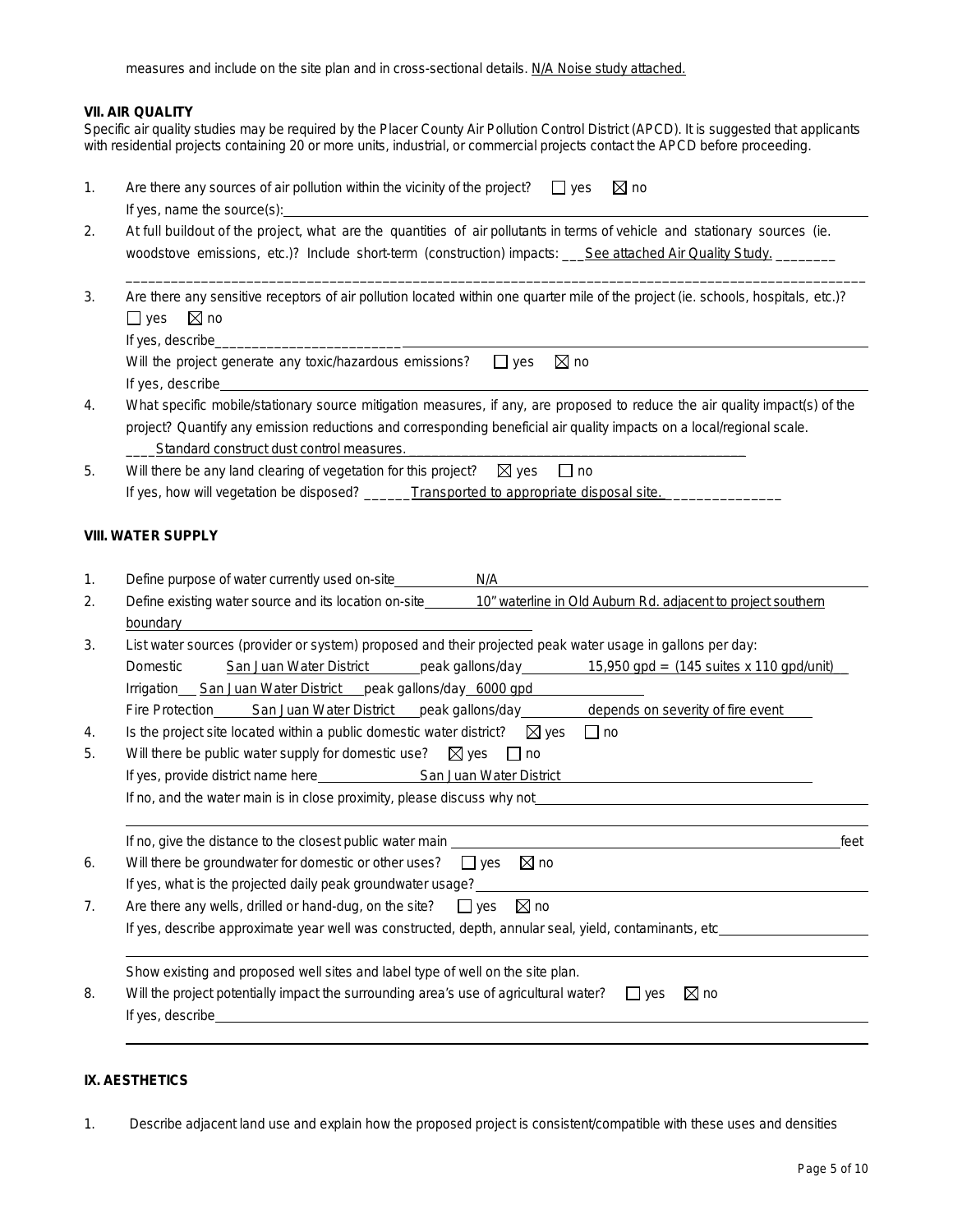| 2.  | Is the proposed project consistent/compatible with adjacent architectural styles?<br>$\boxtimes$ yes<br>$\Box$ no<br>If no, explain                                                                       |
|-----|-----------------------------------------------------------------------------------------------------------------------------------------------------------------------------------------------------------|
| 3.  | Would aesthetic features of the project (such as architecture, height, color, etc.) be subject to review? $\Box$ yes<br>$\boxtimes$ no If                                                                 |
| 4.  | Describe signs and lighting associated with the project: One ground mounted monument sign will be located                                                                                                 |
|     | near the main entrance. Site lighting includes parking lot lighting (shielded, full cut-offs) and bollards for walking paths                                                                              |
| 5.  | Is landscaping proposed? $\boxtimes$ yes $\Box$ no                                                                                                                                                        |
|     | If yes, provide a conceptual landscape plan to describe and indicate types and location of plants. Included in drawing                                                                                    |
|     | package.                                                                                                                                                                                                  |
|     | X. ARCHAEOLOGY/HISTORY                                                                                                                                                                                    |
| 1.  | What is the nearest historic site, state historic monument, national register district, or archaeological site?                                                                                           |
|     | One onsite source identified during field walk. Further investigation recommended                                                                                                                         |
| 2.  | How far away is it? At site.                                                                                                                                                                              |
| 3.  | Are there any historical, archaeological or culturally significant features on the site (i.e. old foundations, structures, Native                                                                         |
|     | American habitation sites, etc.)? $\boxtimes$ yes $\Box$ no                                                                                                                                               |
|     | If yes, explain A pile of concrete and birth was found at the west side of the project site during site investigation.                                                                                    |
|     | The project Cultural Resources Inventory Report recommends further study of these materials to determine if further                                                                                       |
|     | action on mitigation is warranted.                                                                                                                                                                        |
|     | XI. SEWAGE                                                                                                                                                                                                |
|     |                                                                                                                                                                                                           |
| 1.  | How much wastewater is presently produced daily?<br>None.                                                                                                                                                 |
| 2.  | How is sewage presently disposed of at the site? N/A Site is undeveloped.                                                                                                                                 |
| 3.  | How much wastewater will be produced daily after the project? Approximately 16,000 gallons per day                                                                                                        |
| 4.  | What is the proposed method of sewage disposal?<br>New sewer service connection to existing main in Old Auburn Rd.                                                                                        |
| 5.  | Is there a plan to protect groundwater from wastewater discharges?<br>$\Box$ yes<br>$\boxtimes$ no N/A                                                                                                    |
|     | If yes, attach a draft of this plan.                                                                                                                                                                      |
| 6.  | List all unusual wastewater characteristics of the project<br>N/A                                                                                                                                         |
|     | What special treatment processes are proposed for these unusual wastes?                                                                                                                                   |
|     | $\boxtimes$ no<br>Will pre-treatment of wastewater be available?<br>$\Box$ yes                                                                                                                            |
|     | If yes, attach a description of pre-treatment processes and monitoring system.                                                                                                                            |
| 7.  | During the wettest time of the year, is the groundwater level less than 8 feet below the surface of the ground onsite?                                                                                    |
|     | $\boxtimes$ yes<br>$\Box$ no                                                                                                                                                                              |
|     | If no, explain                                                                                                                                                                                            |
| 8.  | $\Box$ no<br>Is this project located within a sewer district?<br>$\boxtimes$ yes                                                                                                                          |
|     | If yes, provide the district name here: Placer County                                                                                                                                                     |
| 9.  | Is there sewer in the area?<br>$\boxtimes$ yes<br>$\Box$ no                                                                                                                                               |
| 10. | If yes, what is the distance to the nearest sewer line? _ Old Auburn Rd. adjacent to southern property line<br>Will the project be trenching offsite to connect to sewer?<br>$\boxtimes$ yes<br>$\Box$ no |

| If yes, describe distance and impacts to roadways, adjacent properties, etc. A new manhole and sewer service will be     |  |
|--------------------------------------------------------------------------------------------------------------------------|--|
| extended 50 ft into Old Auburn Road to provide sewer service. This work will require temporary lane closure to allow for |  |
| construction.                                                                                                            |  |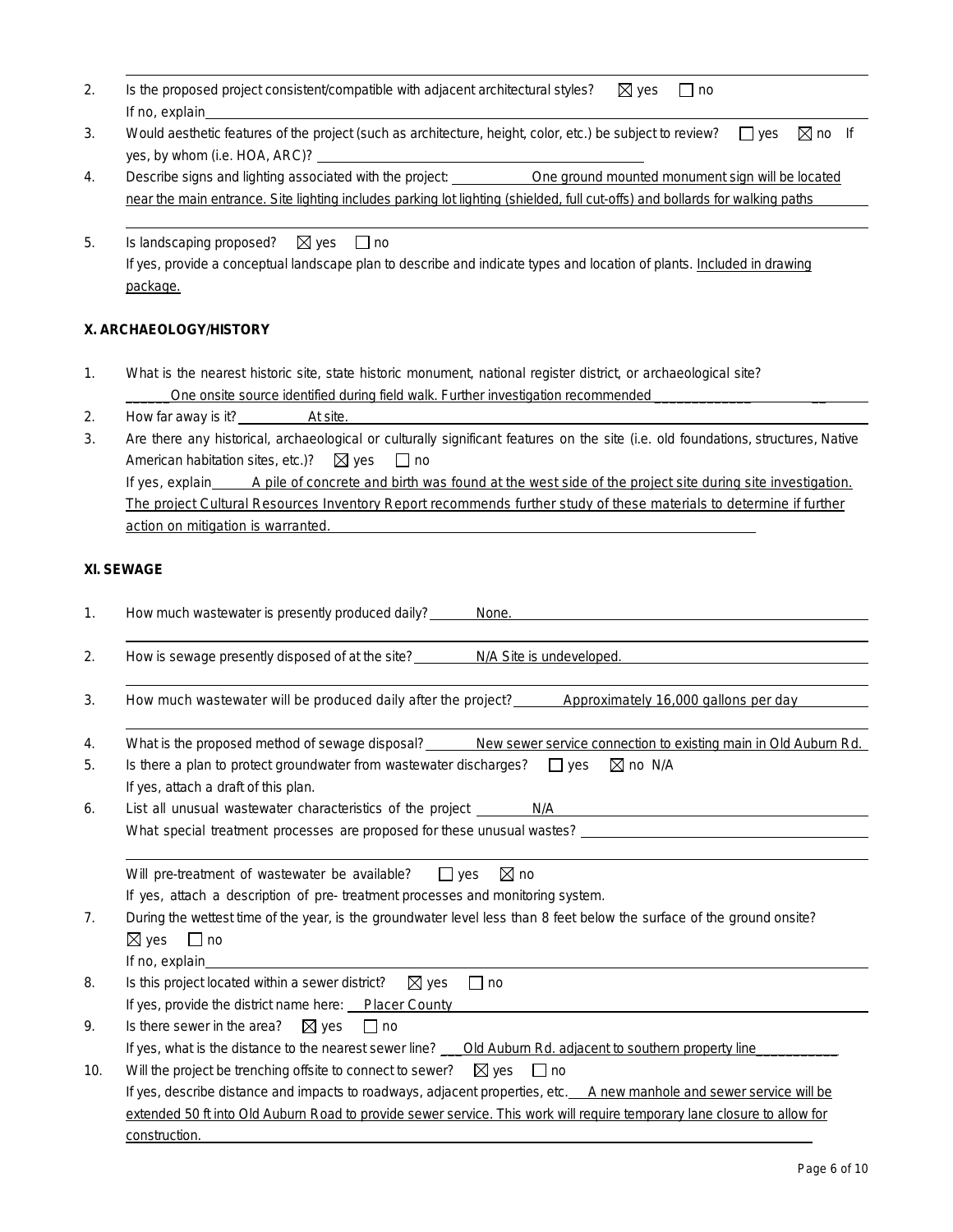#### **XII. HAZARDOUS MATERIALS**

"Hazardous materials" include, but are not limited to, hazardous substances, hazardous waste, or any material which a handler or the administering agency has a reasonable basis for believing that it would be injurious to the health and safety of persons or harmful to the environment if released into the workplace or the environment (i.e. oils, lubricants, and fuels).

|  | a. Has the site ever stored or used hazardous materials, including pesticides and herbicides? $\square$ yes $\boxtimes$ no |  |  |
|--|----------------------------------------------------------------------------------------------------------------------------|--|--|
|  | If yes, describe                                                                                                           |  |  |

b. Are these materials stored in underground tanks?  $\square$  yes  $\boxtimes$  no

If yes, contact the Environmental Health Division at 530-745-2300 for additional requirements.

2. Will the proposed project involve the handling, storage or transportation of hazardous materials?  $\square$  yes  $\square$  no If yes, will it involve the handling, storage, or transportation at any one time of more than 55 gallons, 500 pounds, or 200 cubic feet (at standard temperature and pressure) of a product or formulation containing hazardous materials?  $\Box$  yes  $\boxtimes$  no

If yes, describe

#### **XIII. SOLID WASTE**

1. What types of solid waste will be produced? Typical household , office, and kitchen waste. How much? 6 cubic yards of trash, 4 cubic yards of cardboard recycling, and 9 cubic yard mixed recycling per week How will it be disposed of? Staff will deposit refuse/recycling in on-site trash enclosure by staff that includes 6 cubic yard trash compactor, cardboard recycling, and co-mingled recycling containers that are serviced 1-2 times per week depending on service provider schedule

#### **XIV. PARKS & RECREATION**

- 1. How close is the project to the nearest public park or recreation area? 0.5 miles Name the area Hillsborough Park
- 2. Describe any onsite recreational facilities proposed as part of the project Site amenities will include a multi-use trail, gardens, putting green and patio areas. Library, game rooms, and theater facilities will be provided within the building
- 3. How does this project propose to provide park and recreation facilities to the community? Recreational activities will be provided onsite for use by residents. No additional facility are proposed.

### **XV. SOCIAL IMPACT**

- 1. How many new residents will the project generate? 160 at full occupancy 2. Will the project displace or require relocation of any residential units?  $\Box$  yes  $\boxtimes$  no If yes, explain
- 3. What changes in character of the neighborhood (surrounding uses such as pastures, farmland, residential) would the project cause? This project would add to the housing options in the area that mainly consists of large subdivisions, larger acreage home sites, and some open space
- 4. Would the project create job opportunities?  $\boxtimes$  yes  $\Box$  no If yes, explain Approximately 30 employees (17 full-time and 13 part-time positions) including chefs, housekeepers, maintenance, activity coordinator, bus driver, and 4 managers that live on site
- 5. Would the project destroy job opportunities?  $\Box$  yes  $\boxtimes$  no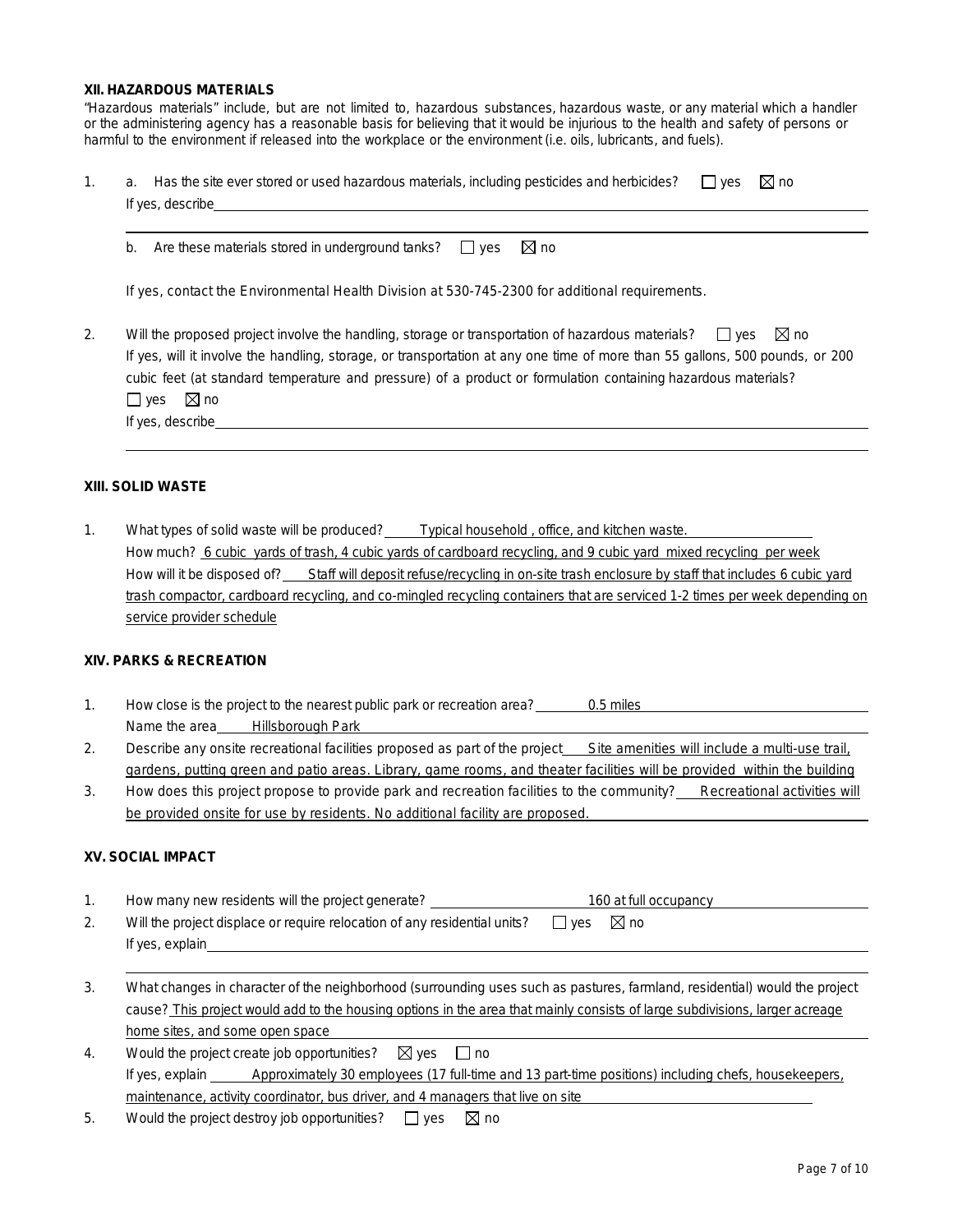If yes, explain

|                           | Will the proposed development displace any currently productive use, including agricultural livestock grazing? |
|---------------------------|----------------------------------------------------------------------------------------------------------------|
| $\Box$ ves $\boxtimes$ no |                                                                                                                |

|  | If yes, describe |
|--|------------------|
|  |                  |

| Is your project in a Placer County Redevelopment Area?<br>$\boxtimes$ no<br>l ves                                          |
|----------------------------------------------------------------------------------------------------------------------------|
| If yes, you may be eligible for low interest loans. If your project contains any housing and is located in a Redevelopment |
| Area, it is subject to the 15% inclusionary regulations of Ordinance 15.65. For more information, please contact the       |
| Redevelopment Agency at 530-886-4240.                                                                                      |

| Are there any Federal funds helping to finance your project? $\Box$ yes $\boxtimes$ no |  |
|----------------------------------------------------------------------------------------|--|
| If yes, you may have to comply with NEPA, the National Environmental Policy Act.       |  |

## **XVI. TRANSPORTATION/CIRCULATION**

|                                                                              | Does the proposed project front on a County road or State Highway? $\boxtimes$ yes<br>l Ino |
|------------------------------------------------------------------------------|---------------------------------------------------------------------------------------------|
| If yes, what is the name of the road?                                        | Old Auburn Road and Sierra College Blvd.                                                    |
| If no, what is the name of the private access road and nearest cross-street? |                                                                                             |

2. Would any non-auto traffic, not related to construction activities, result from the project (trucks, trains, etc.)?  $\Box$  ves  $\boxtimes$  no

If yes, describe type and volume

- 3. What road standards are proposed within the development? Will comply with county design guidelines for commercial uses County land Development Manual Standard Plate 28 ft widen drive aisle with Type 1 curb and gutter and adjacent parking stalls. Old Auburn Rd = Urban Primary St. 80' RW (Plate 106) Show typical street section(s) on the site plan.
- 4. Will new roadway/driveway access onto County roads be constructed with the project?  $\boxtimes$  yes  $\Box$  no If yes, are the access points proposed in a location in which would provide sufficient sight distance along the roadway for safe entering and exiting vehicles? Yes, driveway connect to Old Auburn will be located approx.. 630 ft west of SCB.
- 5. Describe any proposed improvements to County roads and/or State Highways (i.e. frontage improvements, bike lanes, curb, sidewalk): The north lane of pavement will be widened and curb and gutter added pavement will be restriped to provide two west bound through lanes, a left turn lane, an eastbound through and a through right lane. The existing guardrail at the north edge of pavement will be removed and replaced with a standard Caltrans concrete barrier (Type 732A), on a retaining wall. A 10' multi-use trail will be constructed onsite to provide bike and pedestrian connectivity from Sierra College Blvd. to the SW corner of the site in-leau of sidewalk and Class II bike lanes adjacent to the roadway.
- 6. Would any form of transit be used for traffic to/from the project site?  $\Box$  yes  $\boxtimes$  no If yes, show proposed transit stop locations on site plan.
- 7. How much additional traffic is the project expected to generate? What are the expected peak hours of traffic to be caused by the development (i.e. Churches on Sundays, 8:00am-1:00pm; Offices on Mondays through Fridays, 8:00-9:00am, and 4:00-6:00pm)? Anticipated trips = 321. Shift changes are off-peak and will not coincide with typical morning or evening peak traffic times.
- 8. What bikeway, pedestrian, equestrian, or transit facilities are proposed with the project? Propose to construct new multiuse trail onsite to connect bike and pedestrian users from Sierra College Blvd to the west side of the project at Old Auburn Rd.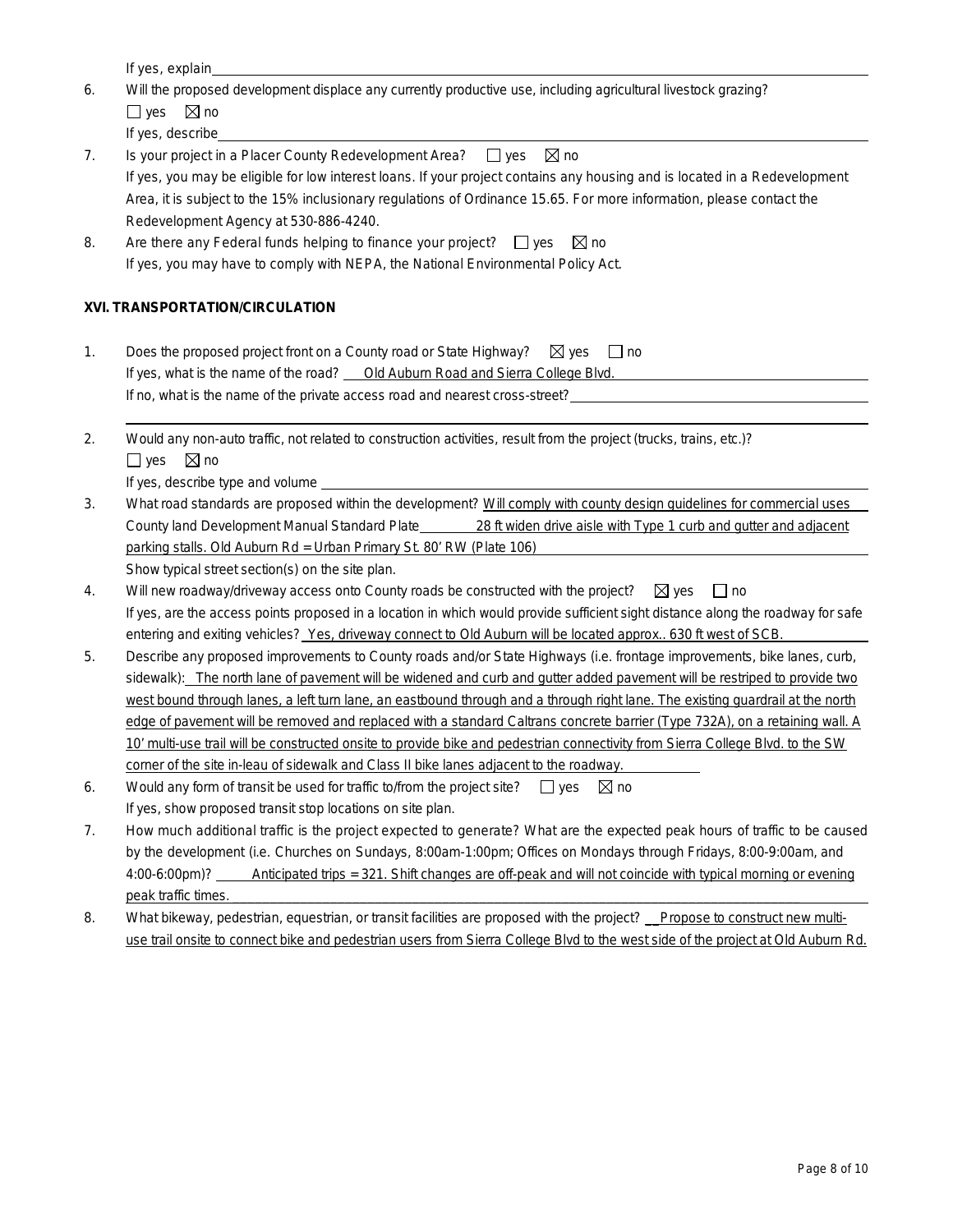## **XVII. CERTIFICATION**

I hereby certify that the statements furnished above and in the attached exhibits present the data and information required for this initial evaluation to the best of my ability, and that the facts, statements, and information presented are true and correct to the best of my knowledge and belief.

| <b>First Name</b>            | Samuel |                             | Last Name |          | Thomas |           |
|------------------------------|--------|-----------------------------|-----------|----------|--------|-----------|
| Signature                    |        | Same a hour                 |           |          | Date:  | 9/23/2016 |
| Work Phone (503) __ 399-1090 |        | Cell Phone ( 503 )______    |           | 314-2079 |        |           |
| Email Address_               |        | samt@lenityarchitecture.com |           |          |        |           |